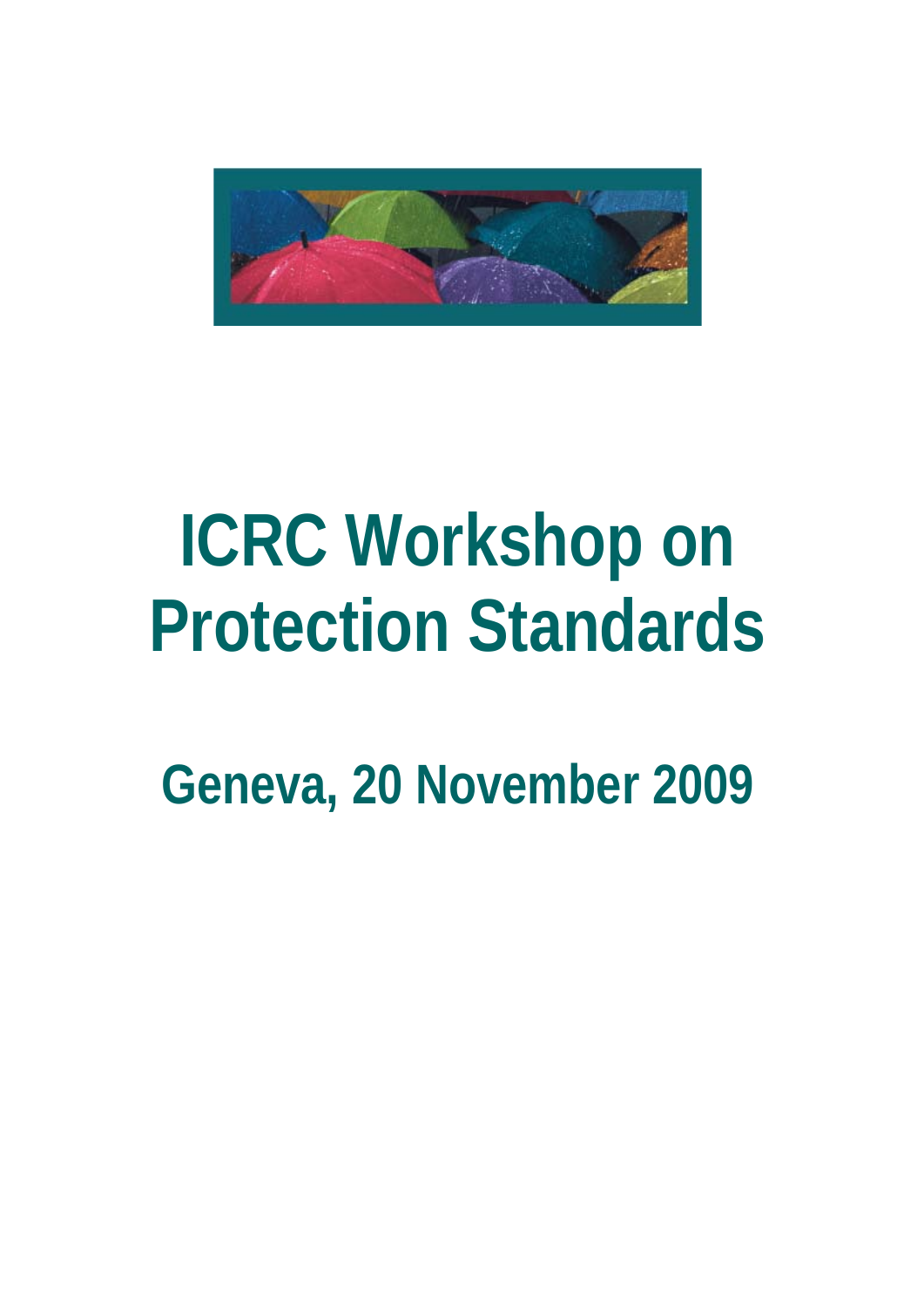

### **Sequence of events**

On 20 November 2009, the ICRC organized a workshop for presentation and discussion of the document "**Professional standards for protection work carried out by humanitarian and human rights actors in armed conflict and other situations of violence**." This text is the result of a two-year initiative led by the ICRC in collaboration with protection experts and practitioners from both humanitarian and human rights organizations.

The workshop, a one-day event that brought together some of the leading actors in the protection field, was also an opportunity to discuss the main challenges related to these standards and to identify the next steps to be taken in the months ahead, especially in terms of implementation at the field level.

Dr Hugo Slim opened the workshop with an overview of the evolution of efforts to protect civilians. In his keynote address, Hugo Slim reminded the participants of the past and present suffering of civilians and persons who are *hors de combat* in times of war. Describing the concept of a non-combatant as "a fragile and resilient idea," he pointed out the main anticivilian ideologies motivating those who were responsible for massacres and other grave breaches of international law designed to protect civilians. Against this sober backdrop, he gave an overview of past and present efforts to protect civilians and concluded by showing how the proposed standards were part of a long and important tradition of principled approaches to ethical endeavours.

After a short presentation of the project, outlining the main steps in the process, two panels were organized.

In the morning session, panellists were asked to examine the pertinence and applicability of the overarching principles of protection work enumerated in chapters 1 and 2 of the document. The presence of both human rights and humanitarian organizations allowed for comparison of different approaches and concerns faced at the operational level. Some differences were highlighted with regard to maintaining proximity and access to victims versus promoting advocacy, but these differences in approaches did not undermine the common standards presented in the document.

The afternoon panel was aimed at tackling the technical issues outlined in chapters 3 to 6 of the document. Issues such as professional capacity and evaluation were discussed, in particular when the panellists explained how the proposed standards were likely to influence their work at the organizational level. They were also asked to reflect on the relevance of the standards and to evaluate whether the standards could stand alone or if they needed to be integrated into existing internal guidelines. The participants agreed that each organization will have to decide how to use and integrate the standards in a way that makes sense from its own organizational perspective. The implications and challenges for management were consequently debated.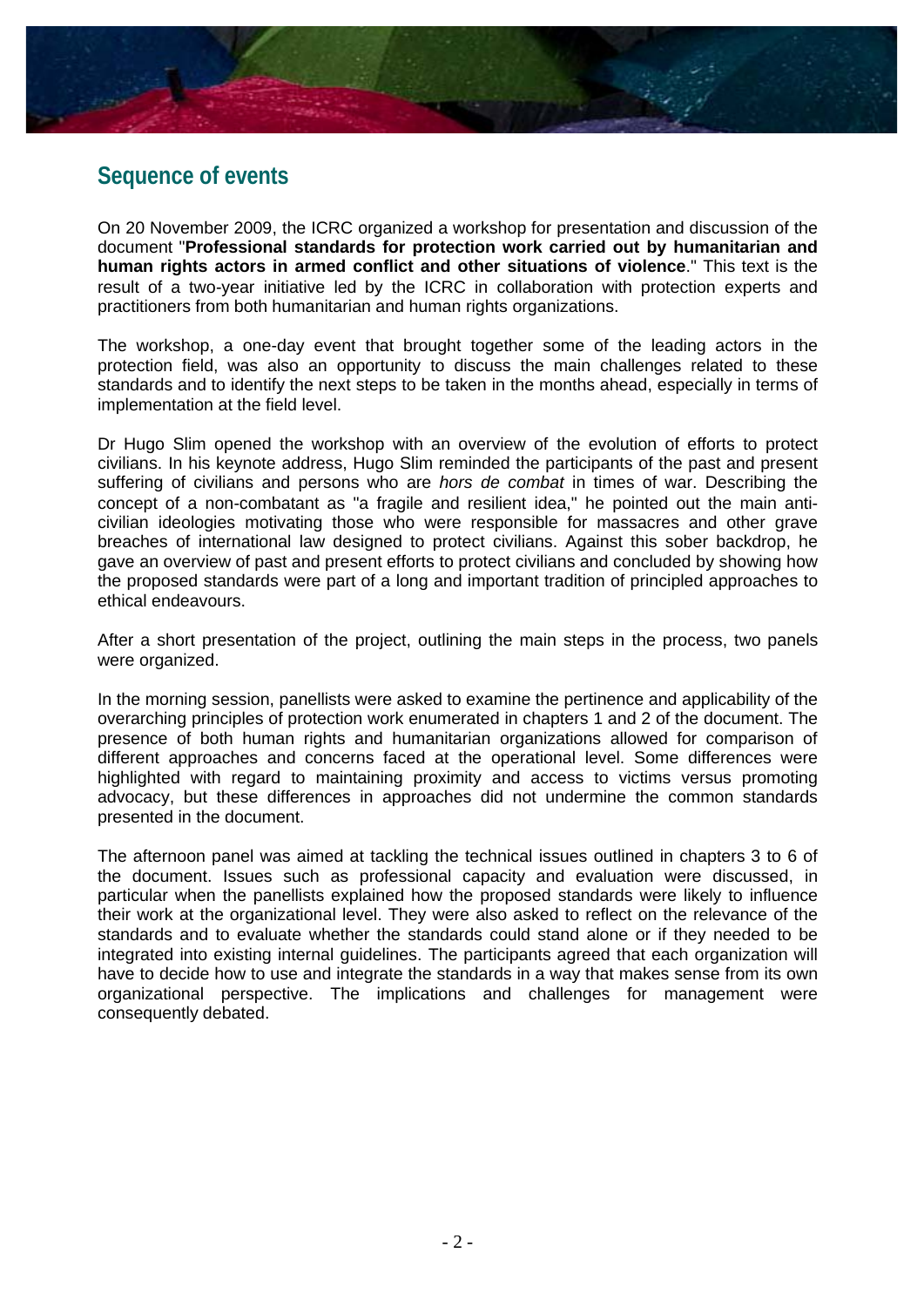

# **Main issues discussed**

#### **Agreement on the project's achievements**

The need for standards to enhance professionalism among all those involved in protection work was widely agreed upon. The panellists welcomed the ICRC's initiative in establishing protection standards and the resulting publication.

Successive comments by participants confirmed this general agreement among the audience. Some of the key concepts on which the standards are based were repeatedly mentioned during the workshop, showing that there is a broad consensus on them.

Participants reiterated the importance of understanding and respecting the role of duty bearers. The recognition that the State and parties to a conflict have the primary responsibility for protecting people at risk was considered to be a key point for protection programming.

Agreement was also reached on the importance of knowing the legal framework, as mentioned in chapter 3 of the document. The large section devoted to the importance of managing sensitive protection information efficiently and professionally was also welcomed. Lastly, staff training and coaching were mentioned as critical issues, although they remain a major challenge for most organizations.

#### **Recognizing the project's limitations and the challenges ahead**

The discussions that followed both panels also outlined areas in which the standards would need further elaboration, as well as complex issues and challenges inherent in protection work.

Complementarity was heavily discussed and appeared to be a critical and sensitive issue. While the standards reflect common ground on which to define complementarities between humanitarian and human rights actors involved in protection, they were seen as weak when it comes to defining relations with other actors who are also involved in protection from another perspective — military, political and judicial.

Special emphasis was also placed on the importance of careful context analysis and awareness of contextual dilemmas as a basis for good programming.

During the workshop the definition of protection was constantly challenged. Although the standards do not seek to reopen the debate on that issue, it seemed clear that there is a need to better define protection work, especially as it relates to environment building / development actors.

# **Thoughts on the next steps**

Different ideas were raised by the participants:

- Encouraging regular exchanges of best practices in integrating the standards into internal policy and guidelines;
- Engaging with local NGOs, in particular those based in conflict areas, about the relevance of these standards to their approaches and activities;
- Setting up a peer review mechanism that would help organizations to implement some of the more challenging standards. This was nevertheless seen as difficult by many participants if indicators are not agreed upon;
- The need to strengthen the "protection voice" in a number of emergencies, including grave situations faced by migrants and other particularly vulnerable groups;
- Using the standards in discussions about the specific nature of humanitarian and human rights organizations with non-humanitarian actors engaged in protection.